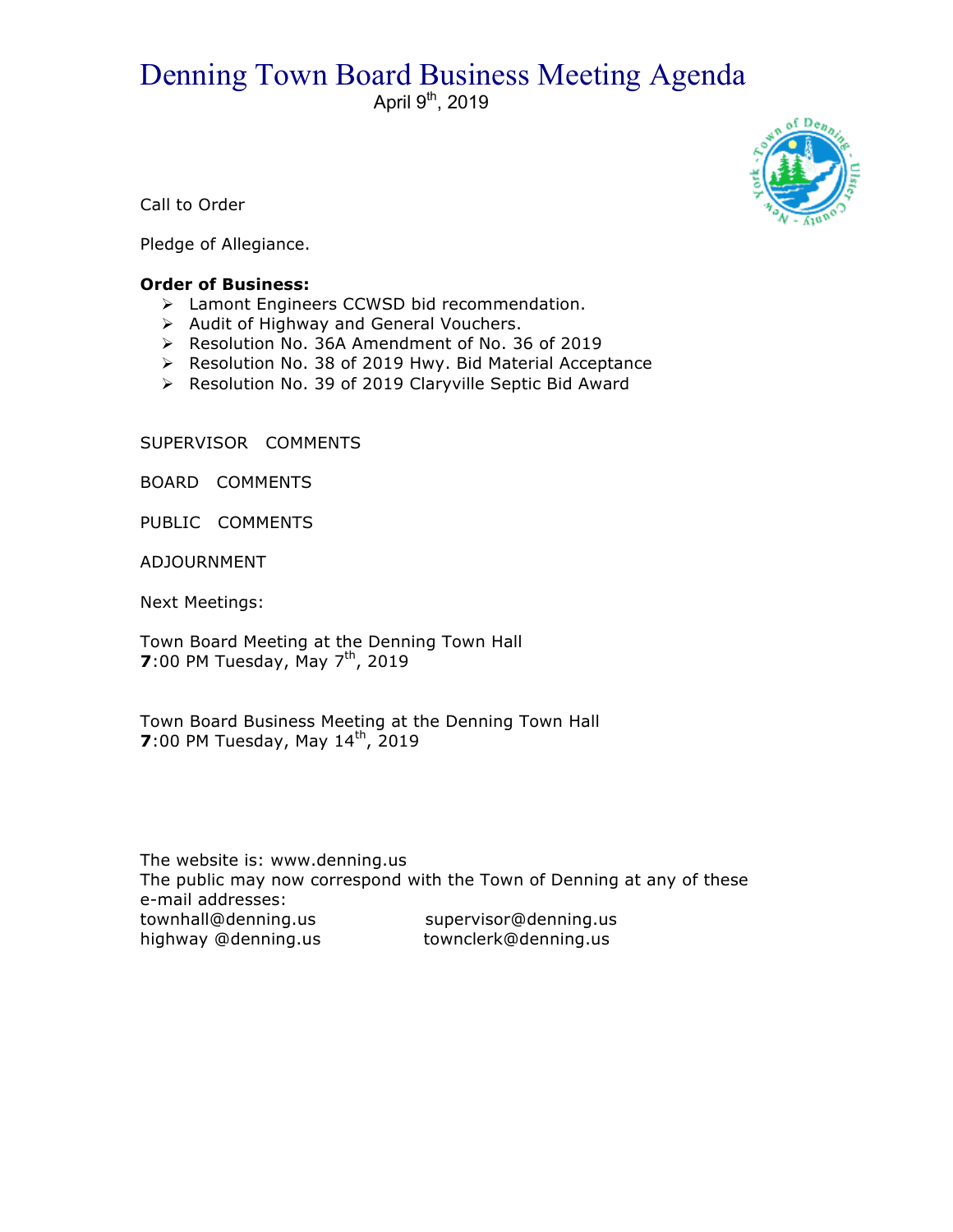Denning Town Board Meeting April 2<sup>nd</sup>, 2019 Resolution No. 36A of 2019

**WHEREAS** New York State Town Law section 27 authorizes the Town Board to determine the salaries of town officers and employees, and

**WHEREAS** the salary for foreman is in need of correction.

**NOW, THEREFORE**, be it **RESOLVED** that the following salary be fixed for the following employee for the Fiscal Year 2019 and as approved in the adopted 2019 Budget.

Foreman from \$ 23.83 per hour to \$23.87 per hour.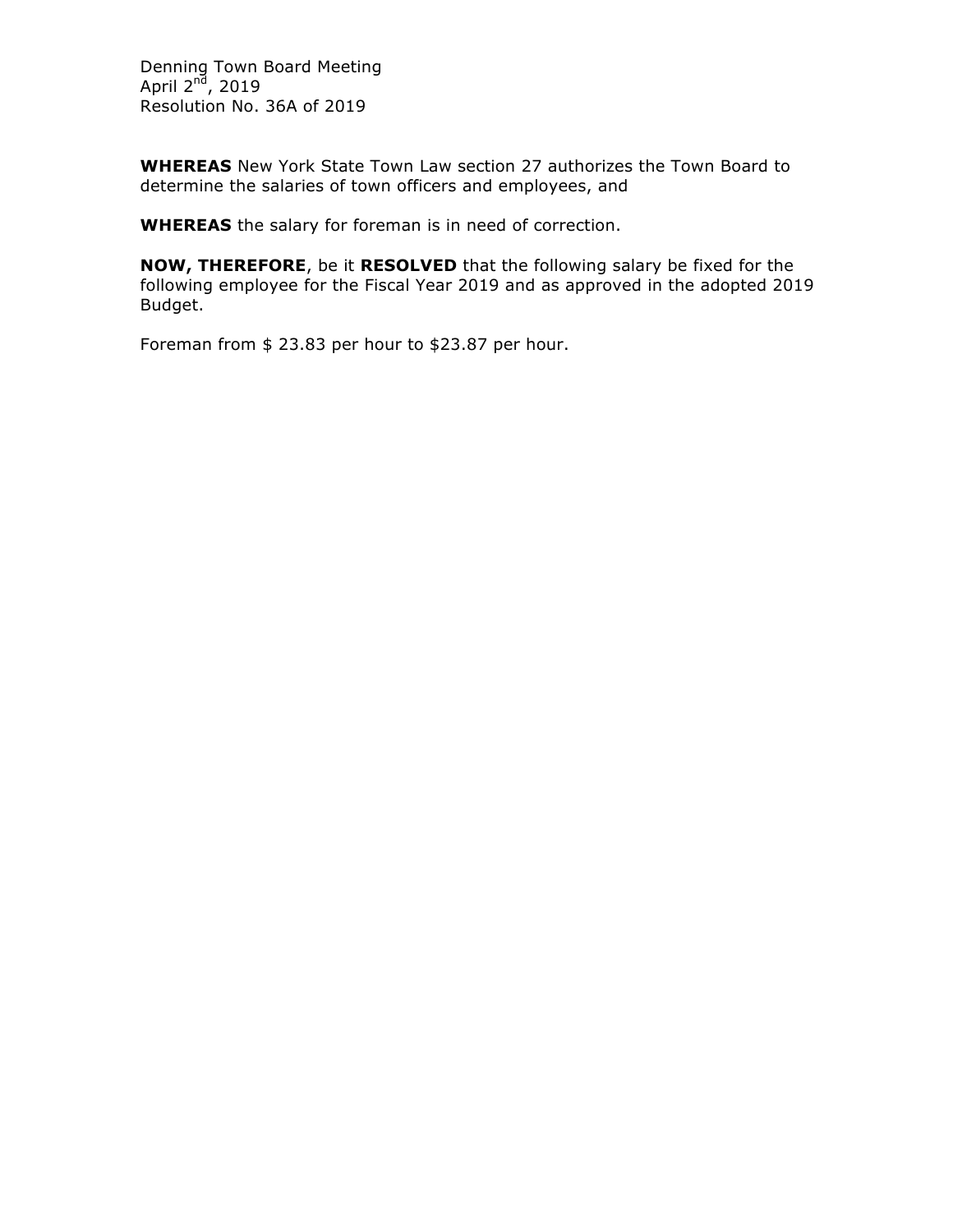Denning Town Board Meeting April  $9^{t\bar{h}}$ , 2019 Resolution No. 38 of 2019

**WHEREAS,** New York State General Municipal Law section 103 requires municipalities to go to bid and accept the lowest bid price, And

**WHEREAS,** following careful consideration by the Town of Denning Highway Superintendent and the Town Board. And

**WHEREAS**, New York State General Municipal Law § 103 (16) permits local governments to "piggy back" off of other municipal bids; for apparatus, materials, equipment supplies and to contract for additional services related to the afore mentioned off of any local, state, or federal government contract, so long as the contract was in a manner that is consistent with competitive bidding laws. And

**WHEREAS,** Town Law section § 5-36 E-1 authorizes Town Boards to waive Said bid if it is in the Town's best interest and accept the next lowest bid,

**NOW THEREFORE be it RESOLVED** The Town of Denning **HEREBY** accepts the following bids and the Town and any other municipality may "piggy back" on any Town of Denning bid or from any other municipal or other branches of government.

Bruce Donohue Trucking: # 1 Stone (Ton) Low Abrasion, #1 & # 2 Stone (Ton) Low Abrasion, #1A Stone (Ton) Low Abrasion, # 2 Stone (Ton) Low Abrasion, #45 Stone (Ton), Sand Snow & Ice Control (Ton) - No Clay, Item #4, Cold Patch (Ton).

Callanan: Delivered: Screenings (Ton), FOB: Blacktop Hot Mix Type 6 and Type 7

E. Tetz: Gabions (Ton), #1 Stone (Ton) Low Abrasion, #1A Stone (Ton) Low Abrasion, #1 & 2 Stone Mix (Ton) Low Abrasion#45 Stone (Ton), Item #4 (Ton) – Ledge Rock, Crusher Run Tailgate Spread (Ton), Crusher Run (Ton), Dumped Rip Rap (Ton), Flat Bed Rip Rap (Ton), Stackable Rock (Ton).

Mombaccus: Screenings (Ton) Gabions (Ton), #2 Stone (Ton) Low Abrasion, Item #4 (Ton) from Ledge Rock, Tailings (Ton), Crusher Run (Ton) Tail Gate Spread, Crusher Run (Ton), Flat Bed Rip Rap (Ton), Tailings (Yon), Bank Run (Ton), Slope Rock (Ton).

WLG - 209 Sand & Gravel: Sand- Snow & Ice Control (Ton) No Organics, Dumped Rip Rap (Ton), Tailings (Ton), Bank Run (Ton).

Schaefer Enterprises: Stackable Rock (Ton), Slope Rock (Ton).